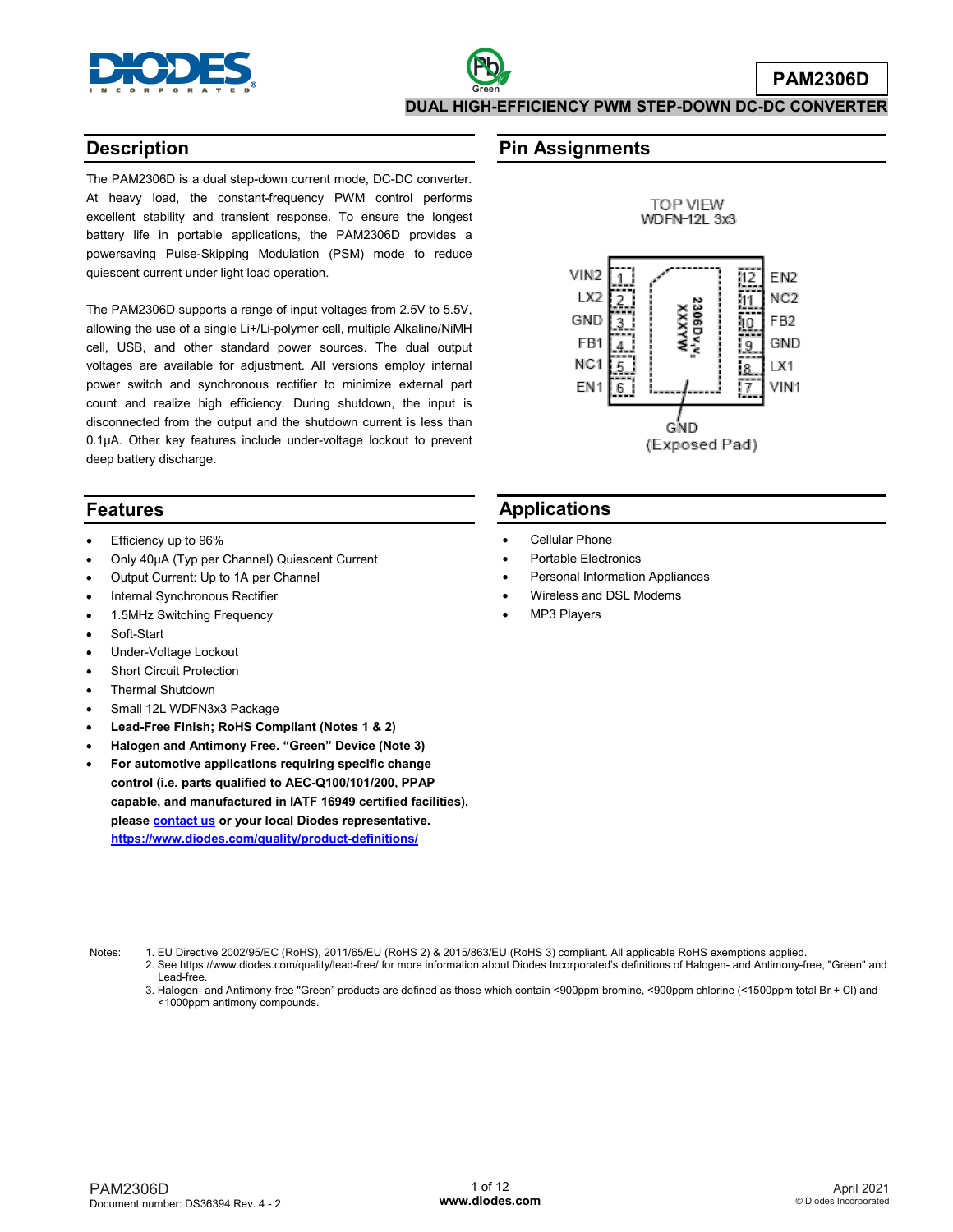

# **Typical Applications Circuit**



# **Pin Descriptions**

| <b>Pin Number</b>          | <b>Pin Name</b><br>WDFN3x3-12L | <b>Function</b>                                                                                                |  |
|----------------------------|--------------------------------|----------------------------------------------------------------------------------------------------------------|--|
|                            | VIN <sub>2</sub>               | Power Input of Channel 2.                                                                                      |  |
| 2                          | LX2                            | Pin for Switching of Channel 2.                                                                                |  |
| 3, 9<br><b>Exposed Pad</b> | <b>GND</b>                     | Ground. The exposed pad must be soldered to a large PCB and connected to GND for maximum<br>power dissipation. |  |
| 4                          | FB <sub>1</sub>                | Feedback of Channel 1.                                                                                         |  |
| 5, 11                      | <b>NC1, NC2</b>                | No Connection                                                                                                  |  |
| 6                          | EN <sub>1</sub>                | Chip Enable of Channel 1 (Active High). $V_{EN1} \leq V_{IN1}$ .                                               |  |
|                            | VIN <sub>1</sub>               | Power Input of Channel 1.                                                                                      |  |
| 8                          | LX1                            | Pin for Switching of Channel 1.                                                                                |  |
| 10                         | FB <sub>2</sub>                | Feedback of Channel 2.                                                                                         |  |
| 12                         | EN <sub>2</sub>                | Chip Enable of Channel 2 (Active High). VEN2 ≤ VIN2.                                                           |  |

# **Functional Block Diagram**

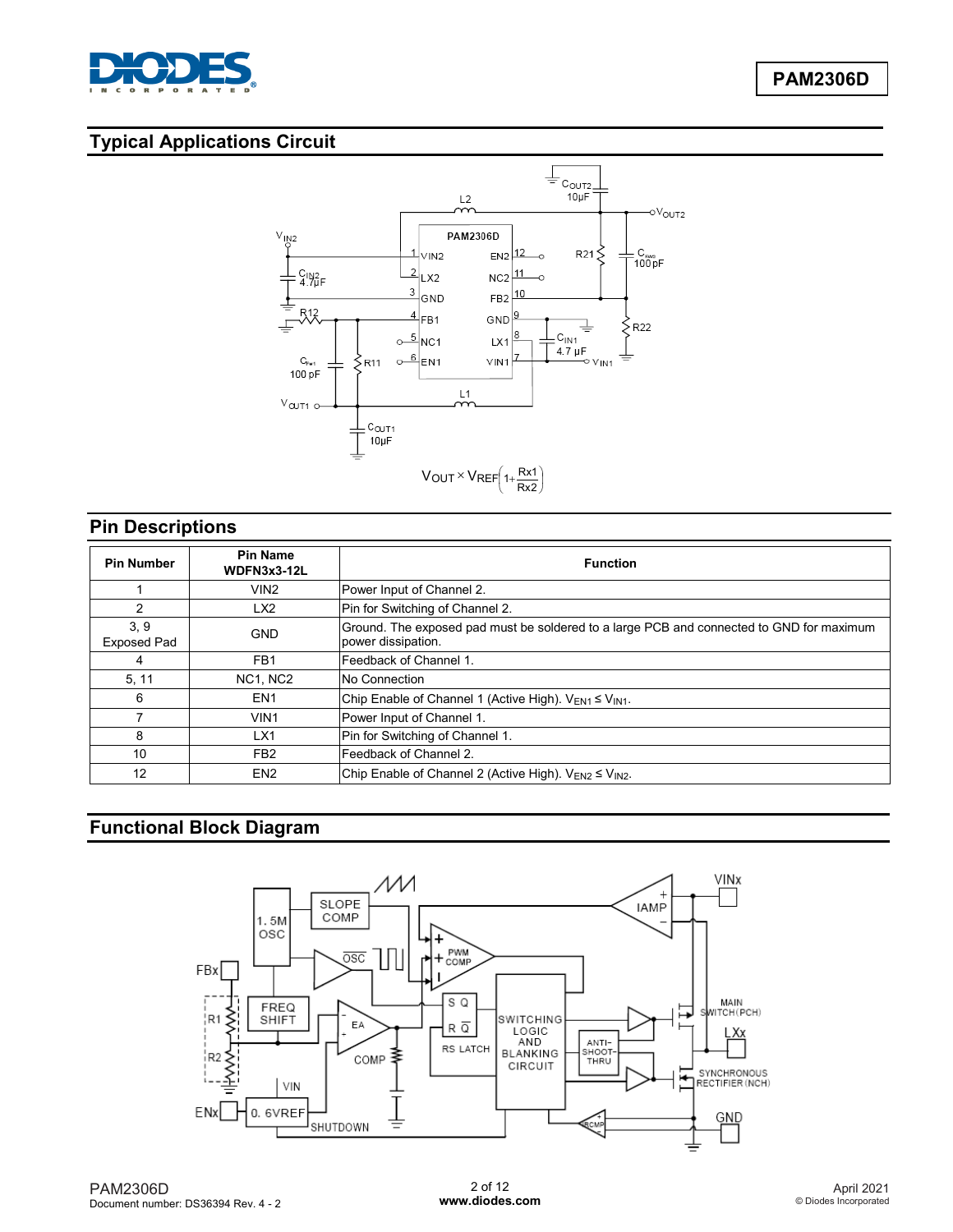

# Absolute Maximum Ratings (@ TA = +25°C, unless otherwise specified.)

These are stress ratings only and functional operation is not implied. Exposure to absolute maximum ratings for prolonged time periods may affect device reliability. All voltages are with respect to ground.

| <b>Parameter</b>                            | Rating                     | Unit |
|---------------------------------------------|----------------------------|------|
| Input Voltage                               | $-0.3$ to $+6.5$           |      |
| EN1, FB1, LX1, EN2, FB2 and LX2 Pin Voltage | $-0.3$ to $(V_{IN} + 0.3)$ |      |
| Maximum Junction Temperature                | 150                        | °C   |
| Storage Temperature Range                   | $-65$ to $+150$            | °C   |
| <b>Soldering Temperature</b>                | 260, 10sec                 | °C   |

### **Recommended Operating Conditions** (@ TA = +25°C, unless otherwise specified.)

| <b>Parameter</b>           | Rating          | Unit        |
|----------------------------|-----------------|-------------|
| Supply Voltage             | 2.5 to 5.5      |             |
| Ambient Temperature Range  | $-40$ to $+85$  | $\sim$      |
| Junction Temperature Range | $-40$ to $+125$ | $\sim$<br>◡ |

### **Thermal Information**

| <b>Parameter</b>                         | Symbol               | Package     | <b>Maximum</b> | Unit |
|------------------------------------------|----------------------|-------------|----------------|------|
| Thermal Resistance (Junction to Ambient) | $\theta$ JA          | W-DFN3x3-12 | 60             | °C/W |
| Thermal Resistance (Junction to Case)    | $\theta_{\text{JC}}$ | W-DFN3x3-12 | 8.5            | °C/W |
| Power Dissipation                        |                      | W-DFN3x3-12 | .66            | w    |

# **Electrical Characteristics** (@  $T_A$  = +25°C, V<sub>IN</sub> = 3.6V, V<sub>O</sub> = 1.8V, C<sub>IN</sub> = 10µF, C<sub>O</sub> = 10µF, L = 2.2µH, unless otherwise specified.)

| <b>Parameter</b>                  | Symbol                |                                                               | <b>Test Conditions</b>        | Min   | Typ   | Max   | <b>Units</b>  |
|-----------------------------------|-----------------------|---------------------------------------------------------------|-------------------------------|-------|-------|-------|---------------|
| Input Voltage Range               | <b>V<sub>IN</sub></b> |                                                               |                               | 2.5   | —     | 5.5   | $\vee$        |
| Regulated Feedback Voltage        | $V_{FB}$              | $Io = 100mA$                                                  |                               | 0.588 | 0.6   | 0.612 | V             |
| Reference Voltage Line Regulation | $\Delta V_{FB}$       |                                                               |                               |       | 0.3   |       | %N            |
| Regulated Output Voltage Accuracy | $V_{\rm O}$           | $IO$ = 10mA                                                   |                               | $-3$  | —     | $+3$  | $\frac{0}{0}$ |
| <b>Peak Indictor Current</b>      | <b>I<sub>PK</sub></b> | $V_{IN}$ = 3V, V <sub>FB</sub> = 0.5V or V <sub>O</sub> = 90% |                               |       | 1.5   |       | A             |
| Output Voltage Line Regulation    | LNR                   | $V_{IN}$ = 2.5V to 5V, $I_{O}$ = 10mA                         |                               |       | 0.2   | 0.5   | %N            |
| Output Voltage Load Regulation    | <b>LDR</b>            | $IO$ = 1mA to 1A                                              |                               |       | 1.5   |       | $\frac{0}{0}$ |
| Quiescent Current (per channel)   | Ιo                    | No load                                                       |                               |       | 40    | 70    | μA            |
| Shutdown Current (per channel)    | Isp                   | $V_{EN} = 0V$                                                 |                               |       | 0.1   | 1     | μA            |
|                                   |                       | $V_{\Omega}$ = 100%                                           |                               | 1.2   | 1.5   | 1.8   | <b>MHz</b>    |
| Oscillator Frequency              | fosc                  |                                                               | $V_{FB}$ = 0V or $V_{O}$ = 0V |       | 500   | —     | kHz           |
| Drain-Source On-State Resistance  |                       |                                                               | P MOSFET                      |       | 0.30  | 0.45  | $\Omega$      |
|                                   | $R_{DS(ON)}$          | $I_{DS}$ = 100mA                                              | <b>N MOSFET</b>               |       | 0.35  | 0.50  | Ω             |
| SW Leakage Current (per channel)  | $I_{LSW}$             |                                                               |                               |       | ±0.01 | 1     | μA            |
| <b>EN Threshold High</b>          | $V_{EH}$              |                                                               |                               | 1.5   | —     |       | $\vee$        |
| <b>EN Threshold Low</b>           | V <sub>EL</sub>       | –                                                             |                               |       |       | 0.3   | V             |
| <b>EN Leakage Current</b>         | <b>IEN</b>            |                                                               |                               |       | ±0.01 |       | μA            |
| Over Temperature Protection       | <b>OTP</b>            |                                                               |                               |       | 150   |       | $^{\circ}C$   |
| <b>OTP Hysteresis</b>             | OTH                   |                                                               |                               |       | 30    |       | $^{\circ}C$   |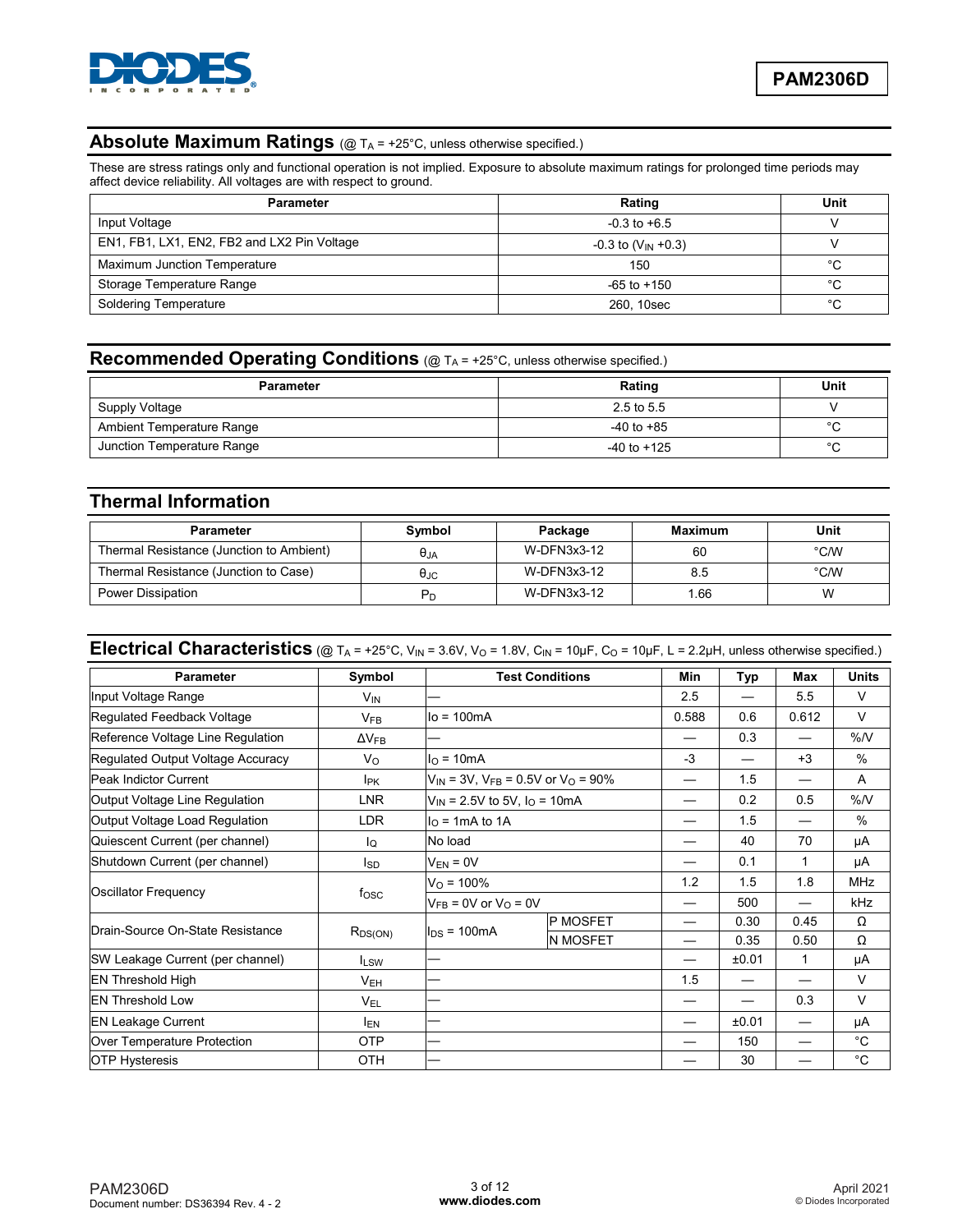

b=10mA<br>b=100mA

 $-b = 1000mA$ 

 $5.0$ 

 $b = 10mA$ 

b=100mA

·lo=|1000mA

55

 $5.0$ 

o=10mA

lo=100mA

 $6.0$ 

 $5.0$ 

5.5

# **Typical Performance Characteristics** (@ TA = +25°C, CIN = 10µF, Co = 10µF, L = 4.7µH, unless otherwise specified.)

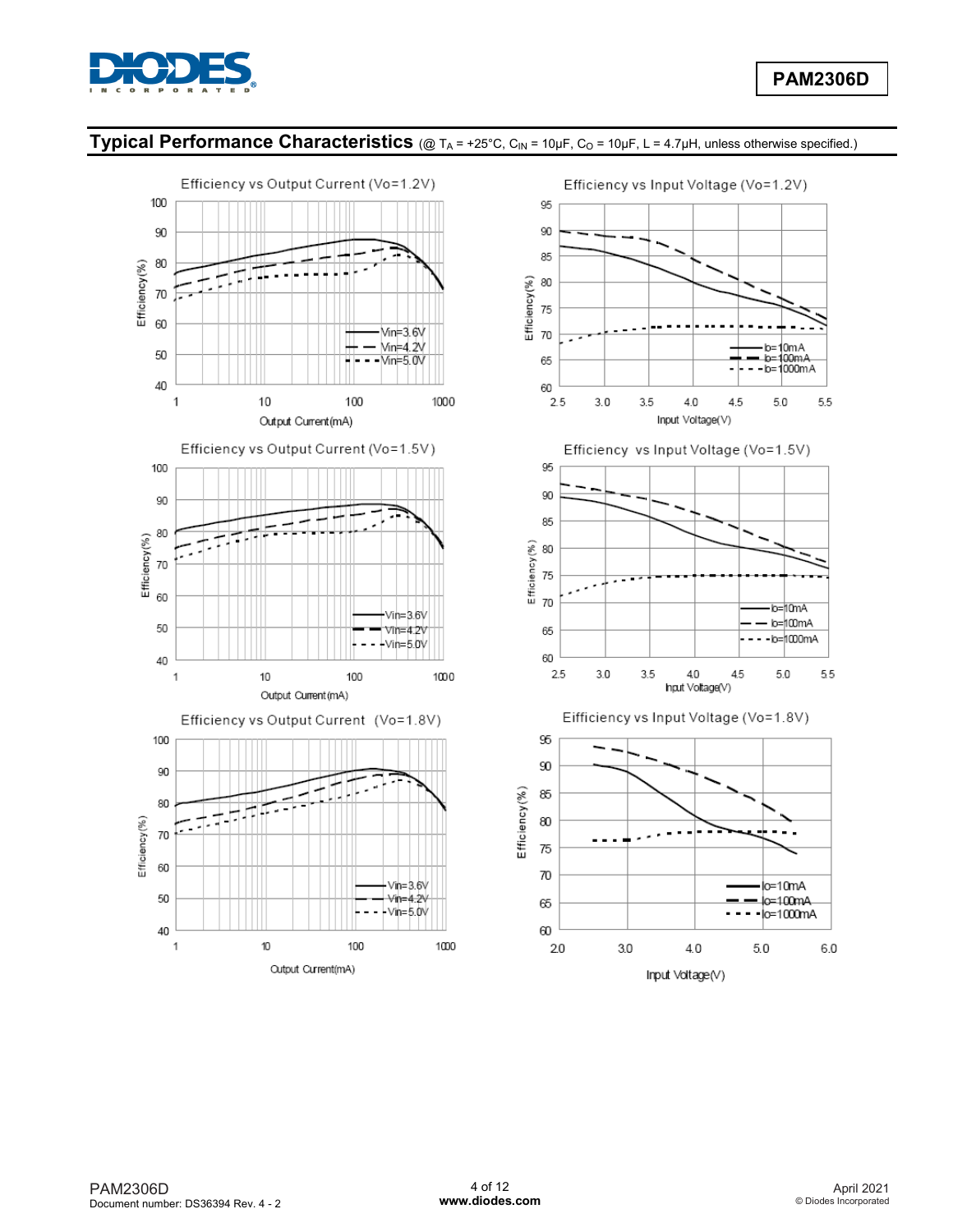

### **Typical Performance Characteristics** (@ T<sub>A</sub> = +25°C, C<sub>IN</sub> = 10µF, C<sub>O</sub> = 10µF, L = 4.7µH, unless otherwise specified.) (continued)



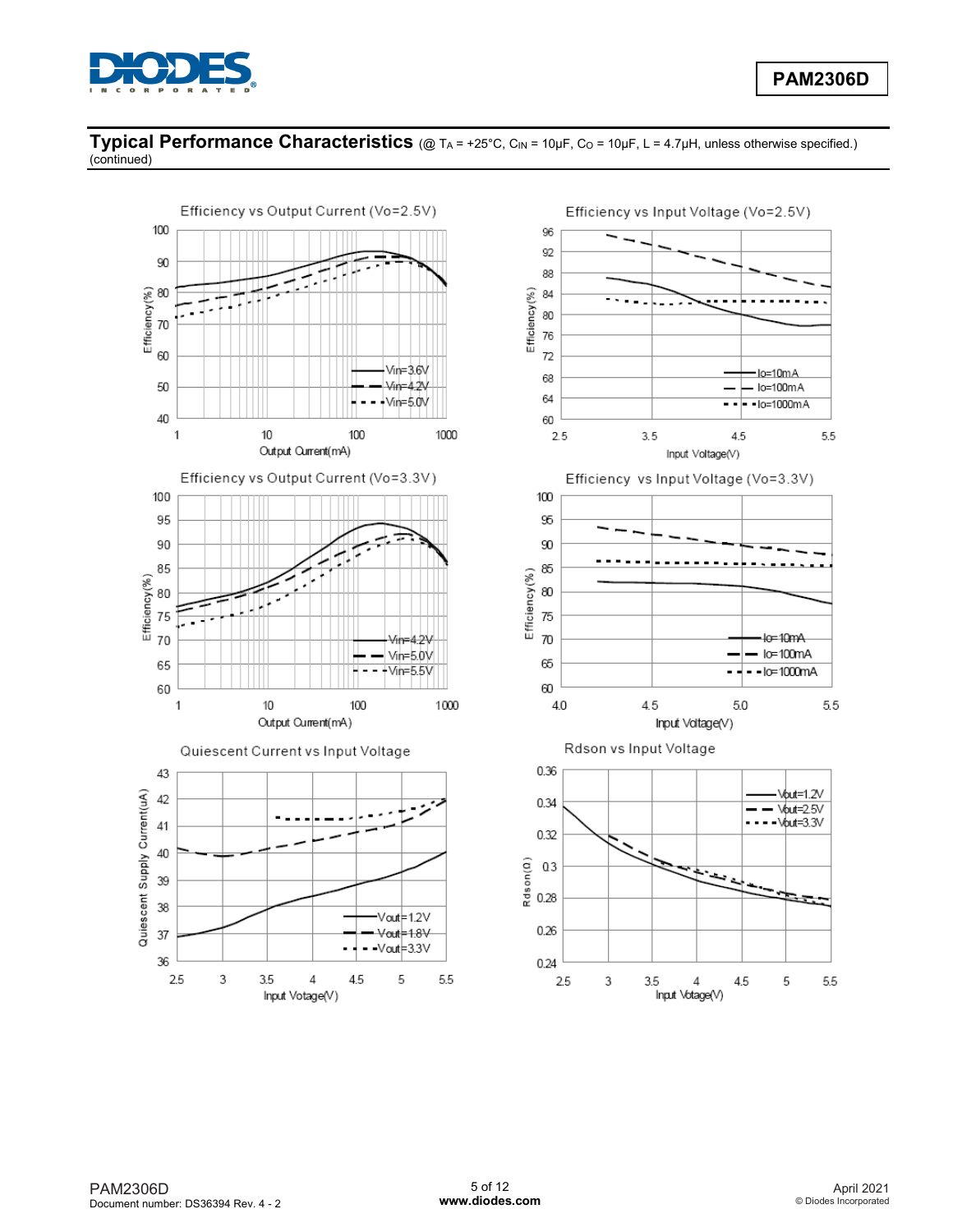

### **Typical Performance Characteristics** (@ T<sub>A</sub> = +25°C, C<sub>IN</sub> = 10µF, C<sub>O</sub> = 10µF, L = 4.7µH, unless otherwise specified.) (continued)



400 600 800 1000 Output Current(mA)

Oscillator Frequency vs Temperature



lo=0-1A, Vo=1.2V, Vin=5V

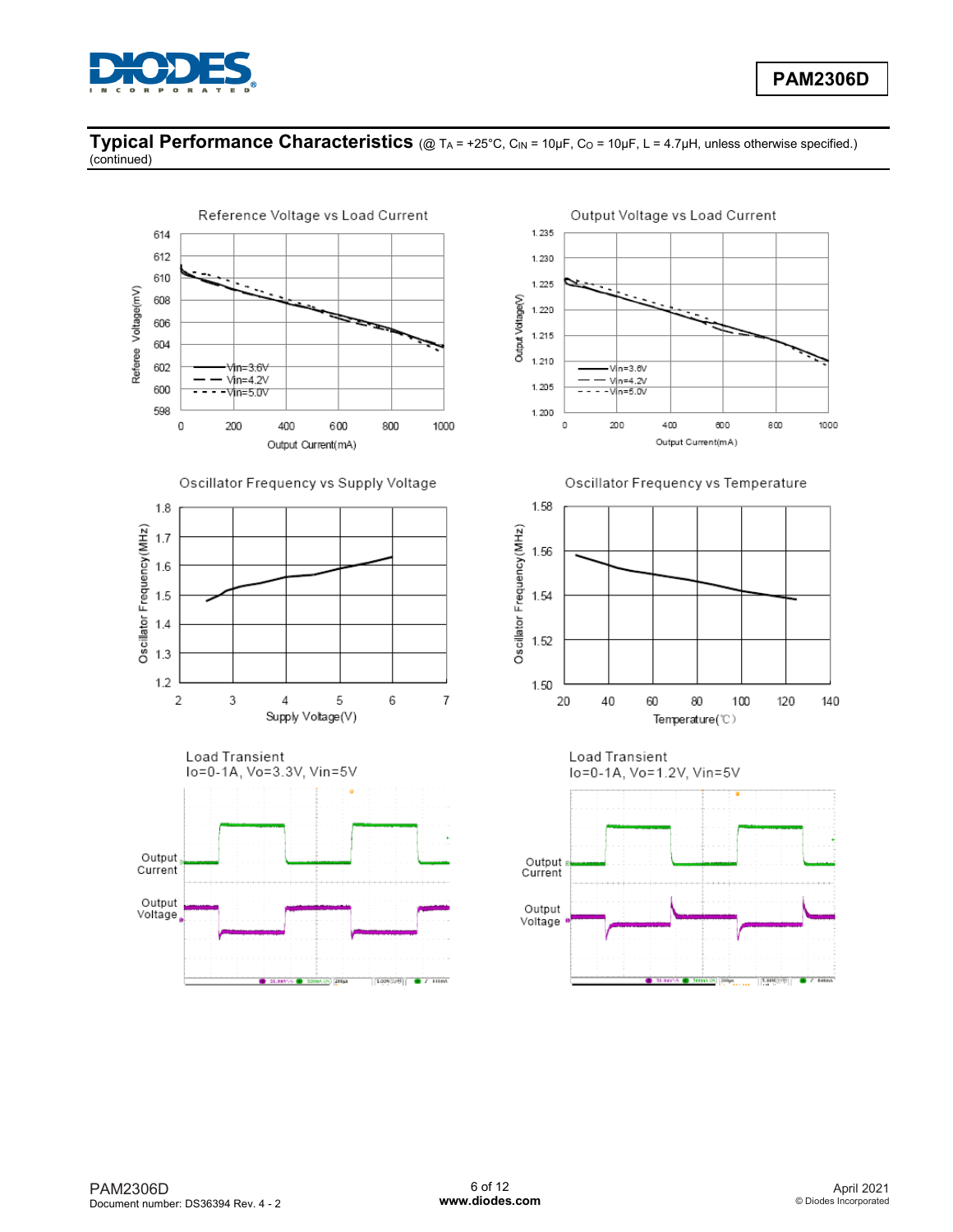

## **Application Information**

The basic PAM2306D application circuit is shown in Page 1. External component selection is determined by the load requirement, selecting L first and then  $C_{IN}$  and  $C_{OUT}$ .

#### **Inductor Selection**

For most applications, the value of the inductor will fall in the range of 1μH to 4.7μH. Its value is chosen based on the desired ripple current. Large value inductors lower ripple current and small value inductors result in higher ripple currents. Higher V<sub>IN</sub> or V<sub>OUT</sub> also increases the ripple current as shown in Equation 1. A reasonable starting point for setting ripple current is Δl<sub>L</sub> = 400mA (40% of 1A).

$$
\Delta I_{L} = \frac{1}{(f)(L)} V_{OUT} \left( 1 - \frac{V_{OUT}}{V_{IN}} \right)
$$
Equation (1)

The DC current rating of the inductor should be at least equal to the maximum load current plus half the ripple current to prevent core saturation. Thus, a 1.4A rated inductor should be enough for most applications (1A + 400mA). For better efficiency, choose a low DC-resistance inductor.

| vо |                 | . 5V   | . 8V             | 2.5V      | 3.3V  |
|----|-----------------|--------|------------------|-----------|-------|
|    | 2nH<br><u>.</u> | 2.2 µH | $2.2 \text{ uH}$ | μH<br>T.I | 4.7µH |

#### **CIN and COUT Selection**

In continuous mode, the source current of the top MOSFET is a square wave of duty cycle V<sub>OUT</sub>/V<sub>IN</sub>. To prevent large voltage transients, a low ESR input capacitor sized for the maximum RMS current must be used. The maximum RMS capacitor current is given by:

$$
C_{IN} \text{required} I_{RMS} \cong I_{OMAX} \frac{[V_{OUT}(V_{IN} - V_{OUT})]^{1/2}}{V_{IN}}
$$

This formula has a maximum at V<sub>IN</sub> = 2V<sub>OUT</sub>, where  $I_{RMS} = I_{\text{OUT}}/2$ . This simple worst-case condition is commonly used for design because even significant deviations do not offer much relief. Note that the capacitor manufacturer's ripple current ratings are often based on 2000 hours of life. This makes it advisable to further derate the capacitor, or choose a capacitor rated at a higher temperature than required. Consult the manufacturer if there is any question.

The selection of  $C_{\text{OUT}}$  is driven by the required effective series resistance (ESR).

Typically, once the ESR requirement for C<sub>OUT</sub> has been met, the RMS current rating generally far exceeds the IRIPPLE (P-P) requirement. The output ripple  $\Delta V_{\text{OUT}}$  is determined by:

$$
\Delta V_{OUT} \cong \Delta I_L \left( ESR + \frac{1}{8fC_{OUT}} \right)
$$

Where f = operating frequency,  $C_{\text{OUT}}$  = output capacitance and  $\Delta l_L$  = ripple current in the inductor. For a fixed output voltage, the output ripple is highest at maximum input voltage since ΔIL increases with input voltage.

### **Using Ceramic Input and Output Capacitors**

Higher values, lower cost ceramic capacitors are now becoming available in smaller case sizes. Their high ripple current, high voltage rating and low ESR make them ideal for switching regulator applications. Using ceramic capacitors can achieve very low output ripple and small circuit size.

When choosing the input and output ceramic capacitors, choose the X5R or X7R dielectric formulations. These dielectrics have the best temperature and voltage characteristics of all the ceramics for a given value and size.

### **Thermal Consideration**

Thermal protection limits power dissipation in the PAM2306D. When the junction temperature exceeds 150°C, the OTP (Over Temperature Protection) starts the thermal shutdown and turns the pass transistor off. The pass transistor resumes operation after the junction temperature drops below 120°C.

For continuous operation, the junction temperature should be maintained below 125°C. The power dissipation is defined as:

$$
P_D = I_0^2 \frac{V_0 R_{DS(ON)H} + (V_{IN} - V_0) R_{DS(ON)L}}{V_{IN}} + (t_{SW} F_S I_0 + I_Q) V_{IN}
$$

 $I<sub>O</sub>$  is the step-down converter quiescent current. The term tsw is used to estimate the full load step-down converter switching losses.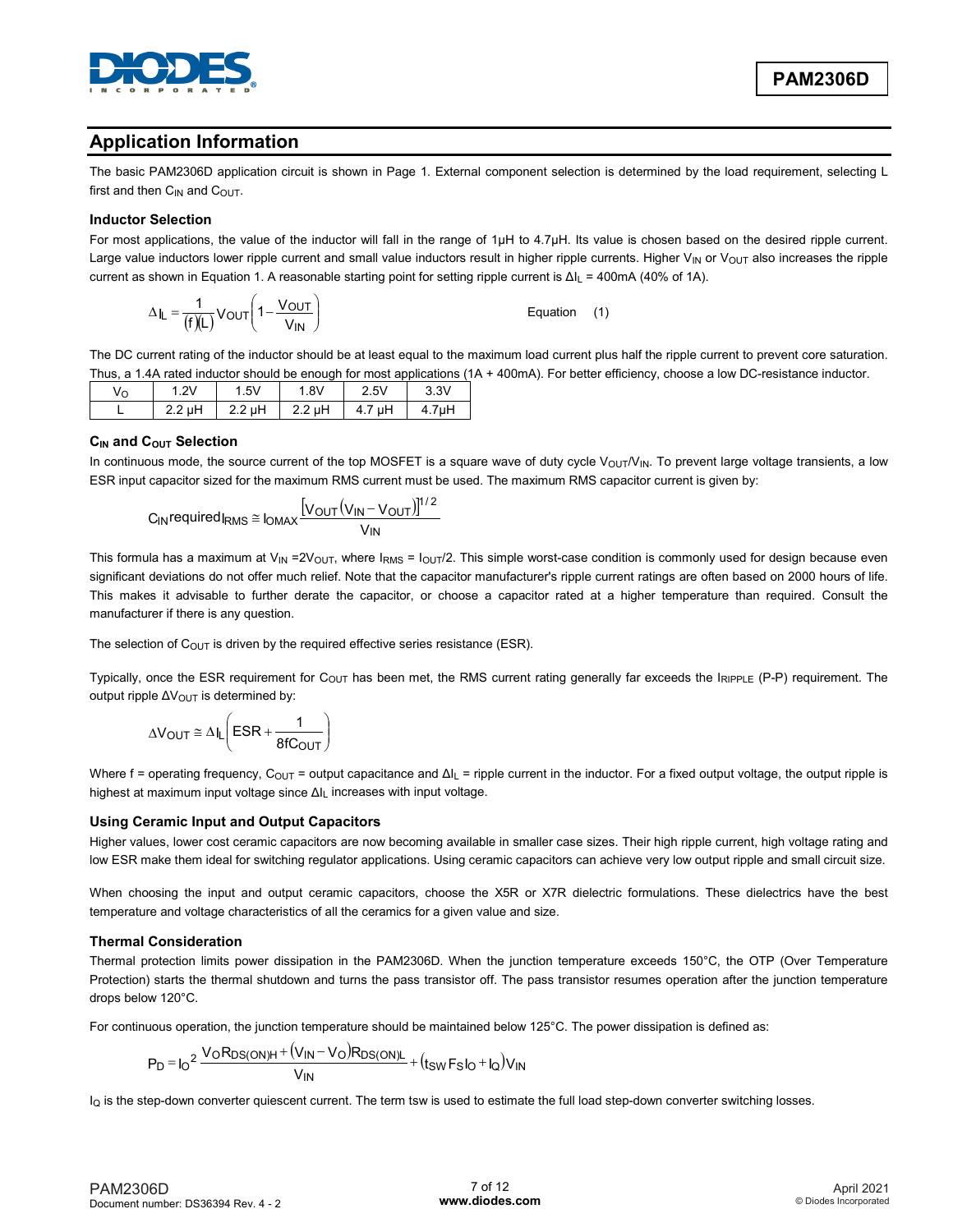

### **Application Information (continued)**

For the condition where the step-down converter is in dropout at 100% duty cycle, the total device dissipation reduces to:

$$
P_D = I_O^2 R_{DS(ON)H} + I_Q V_{IN}
$$

Since R<sub>DS(ON)</sub>, quiescent current, and switching losses all vary with input voltage, the total losses should be investigated over the complete input voltage range. The maximum power dissipation depends on the thermal resistance of IC package, PCB layout, the rate of surrounding airflow and temperature difference between junction and ambient. The maximum power dissipation can be calculated by the following formula:

$$
P_D = \frac{T_{J(MAX)} - T_A}{\theta_{JA}}
$$

Where T<sub>J(MAX)</sub> is the maximum allowable junction temperature 125°C. T<sub>A</sub> is the ambient temperature and  $\theta_{JA}$  is the thermal resistance from the junction to the ambient. Based on the standard JEDEC for a two layers thermal test board, the thermal resistance θ<sub>JA</sub> of WDFN3X3 is 60°C/W. The maximum power dissipation at  $T_A = +25^{\circ}C$  can be calculated by following formula:

 $P_D = (125^{\circ}C - 25^{\circ}C)/60^{\circ}C/W = 1.66W$ 

#### **Selecting the Output Voltage**

The internal reference is 0.6V (Typical). The output voltage is calculated as below:

$$
V_O = 0.6 \times \left(1 + \frac{R1}{R2}\right)
$$

The output voltage is given by Table 1.

Table 1: Resistor selection for output voltage setting.

| Vo   | R <sub>1</sub>   | R <sub>2</sub>   |
|------|------------------|------------------|
| 1.2V | 100k             | 100k             |
| 1.5V | 150 <sub>k</sub> | 100k             |
| 1.8V | 200k             | 100k             |
| 2.5V | 380k             | 120 <sub>k</sub> |
| 3.3V | 540k             | 120 <sub>k</sub> |

#### **100% Duty Cycle Operation**

As the input voltage approaches the output voltage, the converter turns the P-Channel transistor continuously on. In this mode the output voltage is equal to the input voltage minus the voltage drop across the P-Channel transistor:

 $V_{OUT} = V_{IN} - I_{LOAD} (R_{DS(ON)} + R_L)$ 

where  $R_{DS(ON)}$  = P-Channel switch ON resistance,  $I_{LOAD}$  = Output Current,  $R_L$  = Inductor DC Resistance

#### **UVLO and Soft-Start**

The reference and the circuit remain reset until the  $V_{IN}$  crosses its UVLO threshold.

The PAM2306D has an internal soft-start circuit that limits the in-rush current during start-up. This prevents possible voltage drops of the input voltage and eliminates the output voltage overshoot. The soft-start acts as a digital circuit to increase the switch current in several steps to the P-Channel current limit (1500mA).

#### **Short Circuit Protection**

The switch peak current is limited cycle-by-cycle to a typical value of 1500mA. In the event of an output voltage short circuit, the device operates with a frequency of 400kHz and minimum duty cycle, therefore the average input current is typically 200mA.

#### **Thermal Shutdown**

When the die temperature exceeds 150°C, a reset occurs and the reset remains until the temperature decrease to 120°C, at which time the circuit can be restarted.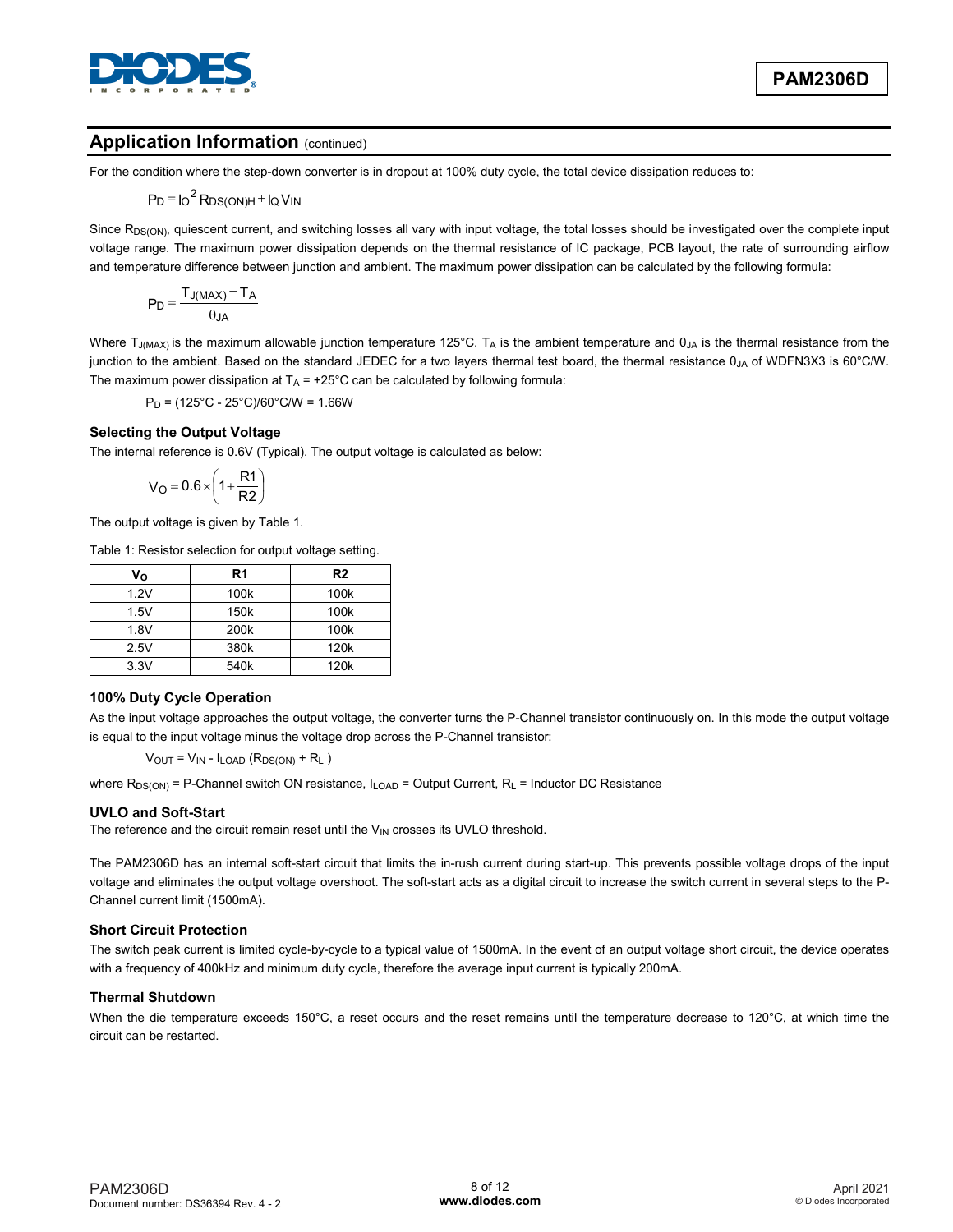

### **Application Information (continued)**

#### **PCB Layout Check List**

When laying out the printed circuit board, the following checklist should be used to ensure proper operation of the PAM2306D. These items are also illustrated graphically in Figure 1. Check the following in your layout:

- 1. The power traces, consisting of the GND trace, the SW trace and the V<sub>IN</sub> trace should be kept short, direct and wide.
- 2. Does the FB pin connect directly to the feedback resistors? The resistive divider R1/R2 must be connected between the (+) plate of C<sub>OUT</sub> and ground.
- 3. Does the (+) plate of  $C_{IN}$  connect to  $V_{IN}$  as closely as possible? This capacitor provides the AC current to the internal power MOSFETs.
- 4. Keep the switching node, SW, away from the sensitive FB node.
- 5. Keep the  $(-)$  plates of C<sub>IN</sub> and C<sub>OUT</sub> as close as possible.



**Figure 1. PAM2306D Suggested Layout**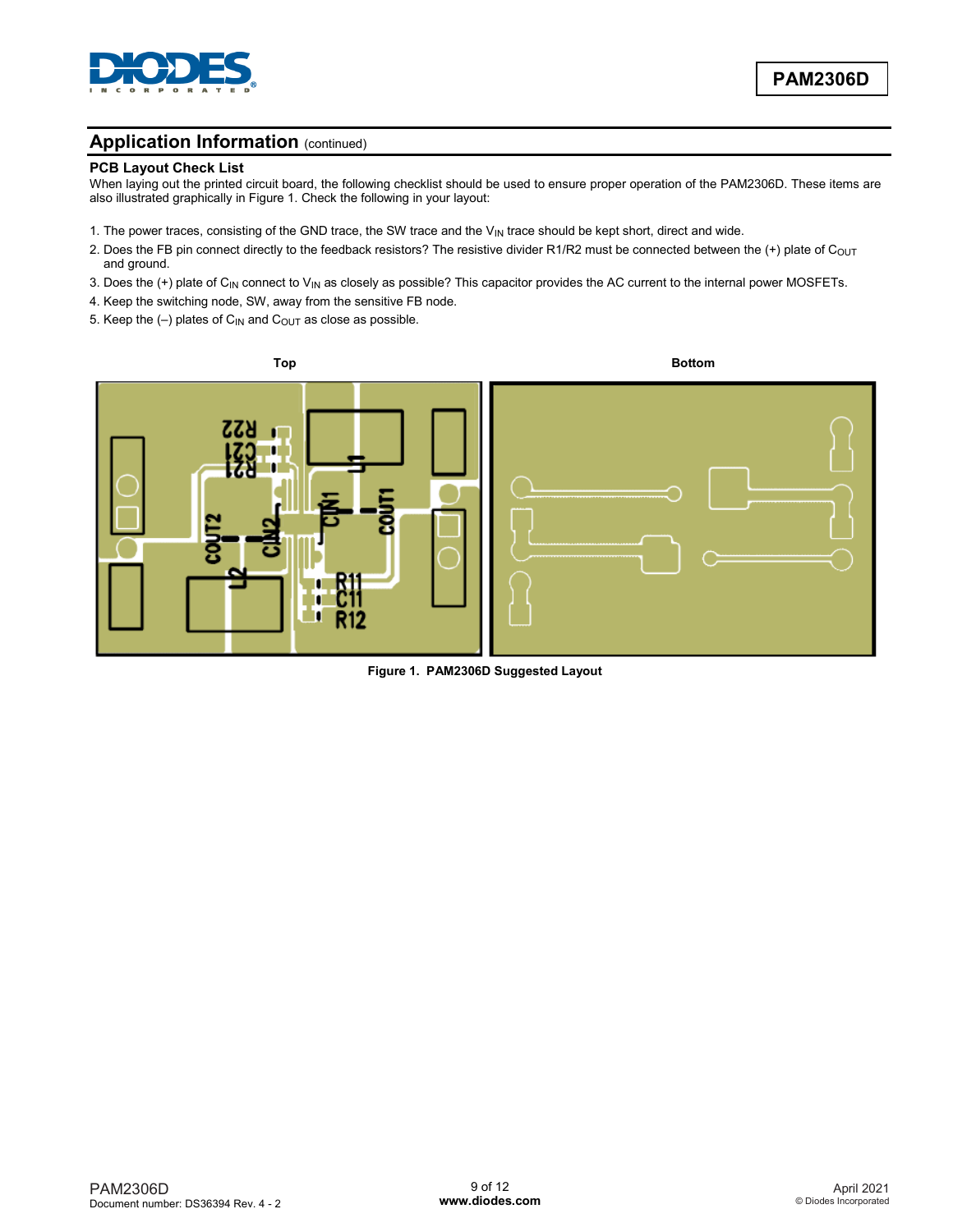

## **Ordering Information**



| <b>Part Number</b> | <b>Marking</b>                               | Package Type | Packaging             |
|--------------------|----------------------------------------------|--------------|-----------------------|
| PAM2306DYPv1V2     | 2306Dv <sub>1</sub> v <sub>2</sub><br>X XXYW | W-DFN3x3-12  | 3000 Units/ Tape&Reel |

# **Marking Information**





- v<sub>1</sub>: Output Voltage 1
- v<sub>2</sub>: Output Voltage 2
- (refer to "Ordering Information")
- $X$ : Internal Code
- Y: Year
- W: Week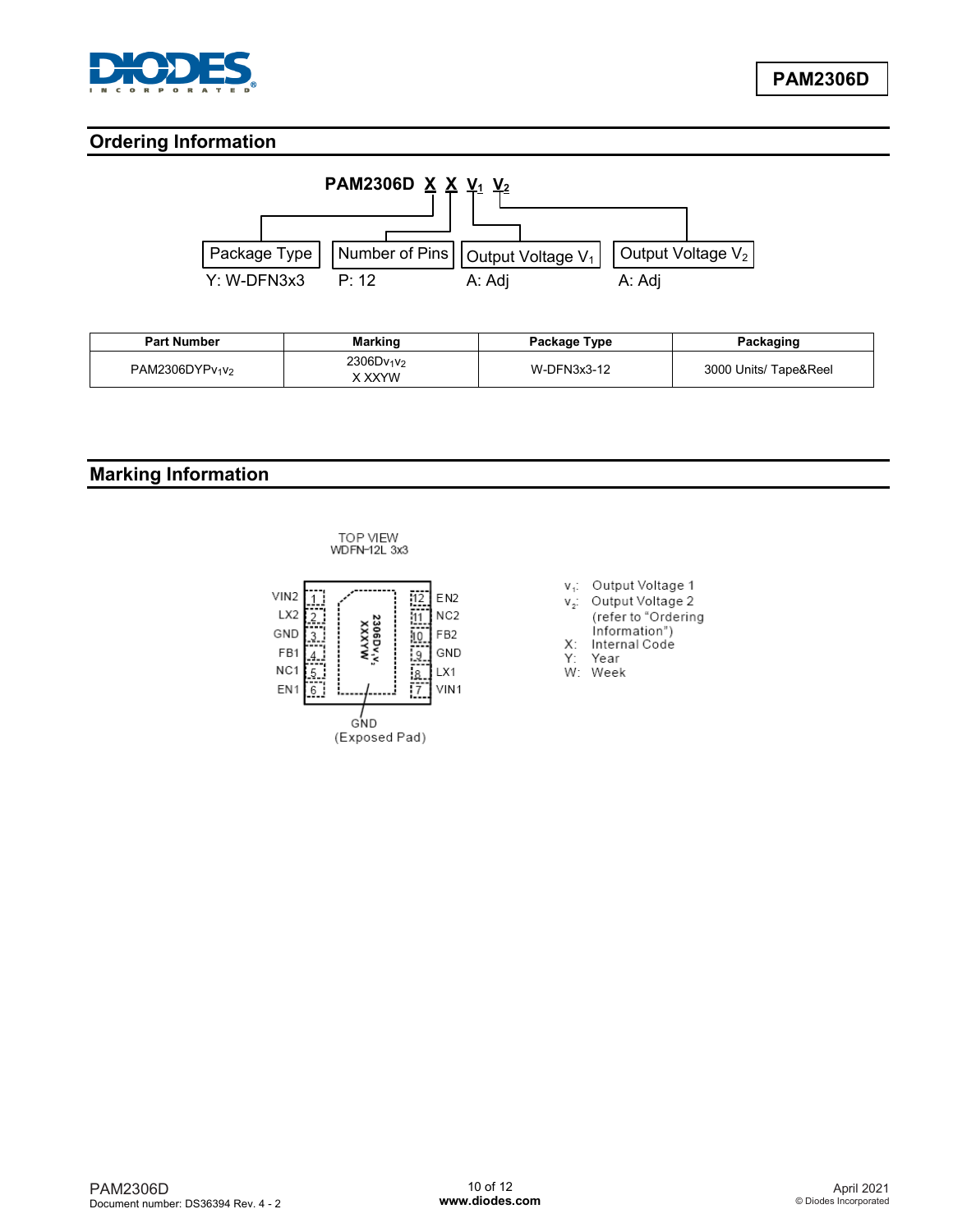

# Package Outline Dimensions (All dimensions in mm.)

Please see http://www.diodes.com/package-outlines.html for the latest version.



| <b>W-DFN3030-12</b><br>(Type US) |       |       |      |  |  |
|----------------------------------|-------|-------|------|--|--|
| Dim                              | Min   | Max   | Typ  |  |  |
| A                                | 0.70  | 0.80  |      |  |  |
| A1                               | n     | 0.05  |      |  |  |
| A <sub>3</sub>                   | 0.175 | 0.250 |      |  |  |
| b                                | 0.150 | 0.250 |      |  |  |
| D                                | 2.950 | 3.050 |      |  |  |
| D <sub>2</sub>                   | 2.30  | 2.65  |      |  |  |
| e                                |       |       | 0.45 |  |  |
| Е                                | 2.950 | 3.050 |      |  |  |
| E <sub>2</sub>                   | 1.40  | 1.75  |      |  |  |
|                                  | 0.35  | 0.45  |      |  |  |
| Dimensions in mm<br>Δ            |       |       |      |  |  |

## **Suggested Pad Layout**

Please see http://www.diodes.com/package-outlines.html for the latest version.

#### **W-DFN3030-12 (Type US)**



|    | Dimensions Value (in mm) |
|----|--------------------------|
| c  | በ 45                     |
| G  | 0.15                     |
| x  | 0.28                     |
| Χ1 | 2.60                     |
|    | 0.60                     |
|    | 1.80                     |

### **W-DFN3030-12 (Type US)**